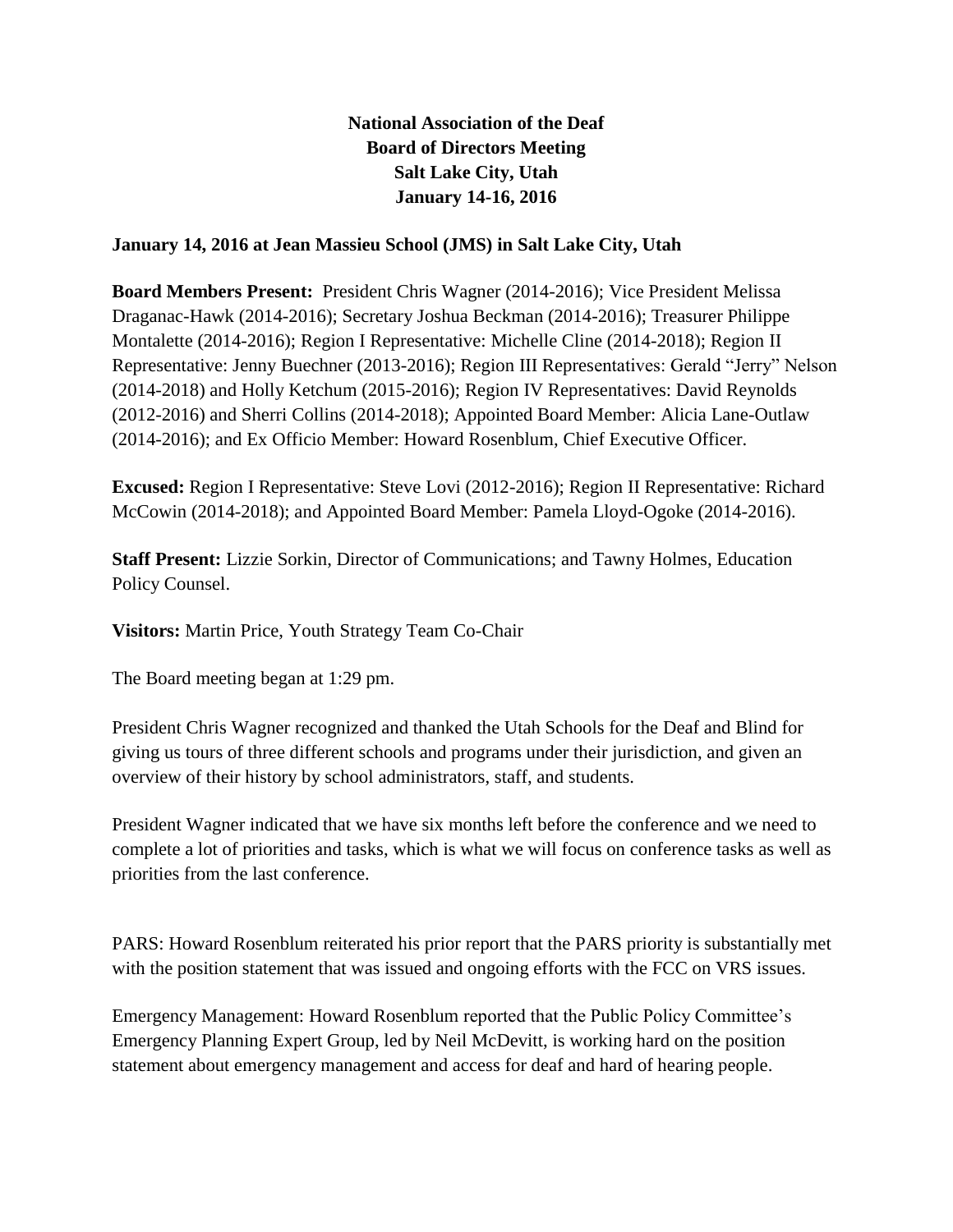Mental Health: Michelle Cline reported that the Public Policy Committee's Mental Health Expert Group, led by Steve Hamerdinger is working on a position statement that will address four key points, with the goal of being reviewed by the Board by April.

EST: Tawny Holmes summarized the activities of the EST, which was detailed in the report that was circulated to the Board for this meeting.

National Deaf Youth Day: Martin Price provided an update on National Deaf Youth Day and discussed possible plans to share with state associations and the community. The consensus was that the YST would create a guideline and toolkit for the National Deaf Youth Day, with plans to honor that day for a week beginning on March 6.

President Wagner called for recess at 3:36pm

The meeting resumed at 3:49pm.

David Reynolds provided an update on his activities within the EST, with respect to AEBSP and strategies to set a high standard for deaf teacher training programs, and then get deaf education programs in colleges and universities to adopt this standard in their programs.

Alicia Lane-Outlaw provided an update on the activities of the Outreach committee, and discussed information that was provided in her report to the Board. The Outreach committee is now working on determing ways to share the information gleaned from its research and surveys.

Holly Ketchum provided an update on the VRI Task Force and reviewed their draft report.

President Wagner commended the Board for a productive meeting day today and provided a recap of the agenda for the next two days.

President Wagner provided a report on NAD's relationship and ongoing dialogue with WPSD including a December visit to deal with the social media protests involving that school.

President Wagner called for break in the Board Meeting at 4:50pm.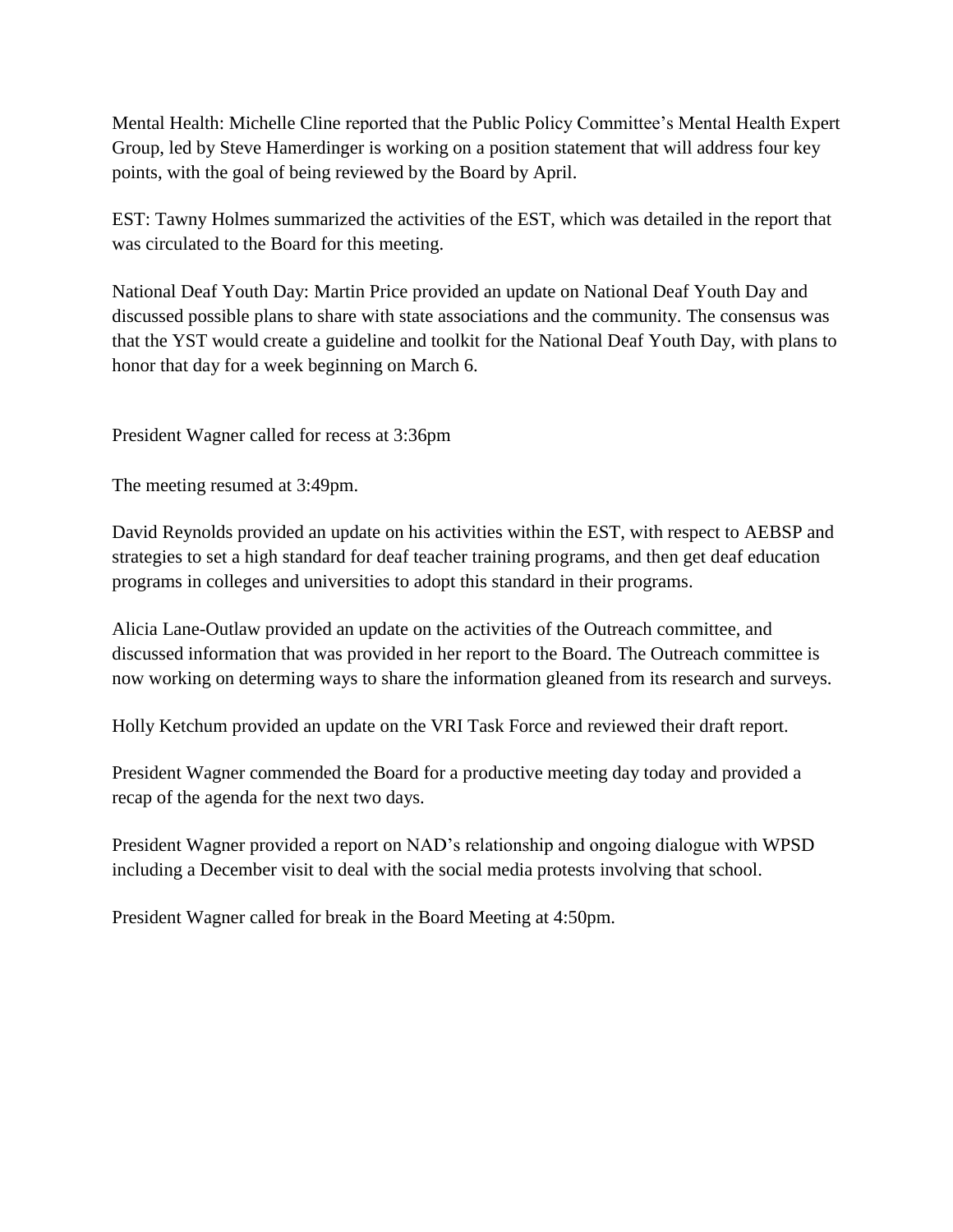**January 15, 2016 Meeting at the Utah School for the Deaf and Blind (USDB), Kenneth Burdett School (KBS) in Ogden, Utah**

**Board Members Present:** President Chris Wagner (2014-2016); Vice President Melissa Draganac-Hawk (2014-2016); Secretary Joshua Beckman (2014-2016); Treasurer Philippe Montalette (2014-2016); Region I Representative: Michelle Cline (2014-2018); Region II Representatives: Jenny Buechner (2013-2016) and Richard McCowin (2014-2018); Region III Representatives: Gerald "Jerry" Nelson (2014-2018) and Holly Ketchum (2015-2016); Region IV Representatives: David Reynolds (2012-2016) and Sherri Collins (2014-2018); Appointed Board Member: Alicia Lane-Outlaw (2014-2016); and Ex Officio Member: Howard Rosenblum, Chief Executive Officer.

**Excused:** Region I Representative: Steve Lovi (2012-2016), and Appointed Board Member: Pamela Lloyd-Ogoke (2014-2016).

**Staff Present:** Lizzie Sorkin, Director of Communications and Tawny Holmes, Education Policy Counsel.

## **Visitors:** none

President Chris Wagner announced the resumption of the Board Meeting at 12:01 pm at KBS in USDB. Wagner thanked our hosts at USDB for giving us a wonderful tour of the facilities and programs.

Wagner began the meeting by going through parts of the 2016 NAD conference that need to be finalized. The Board engaged in a discussion of each event and also discussed what each Board Member's duties would be during the conference.

President Wagner called for recess at 1:07 pm.

The meeting resumed at 1:22 pm.

Howard Rosenblum make a special announcement that the NAD legal team reached an agreement with GOGO in-flight wifi company that all of their streaming videos on flights would be 100% captioned within a specific time period.

Jenny Buechner led a discussion about the conference COR and the delegate manual that includes updated training series, online forms, and information about the COR process.

Michelle Cline led a discussion about the conference steering committee and about how we will handle motions from the membership for steering purposes..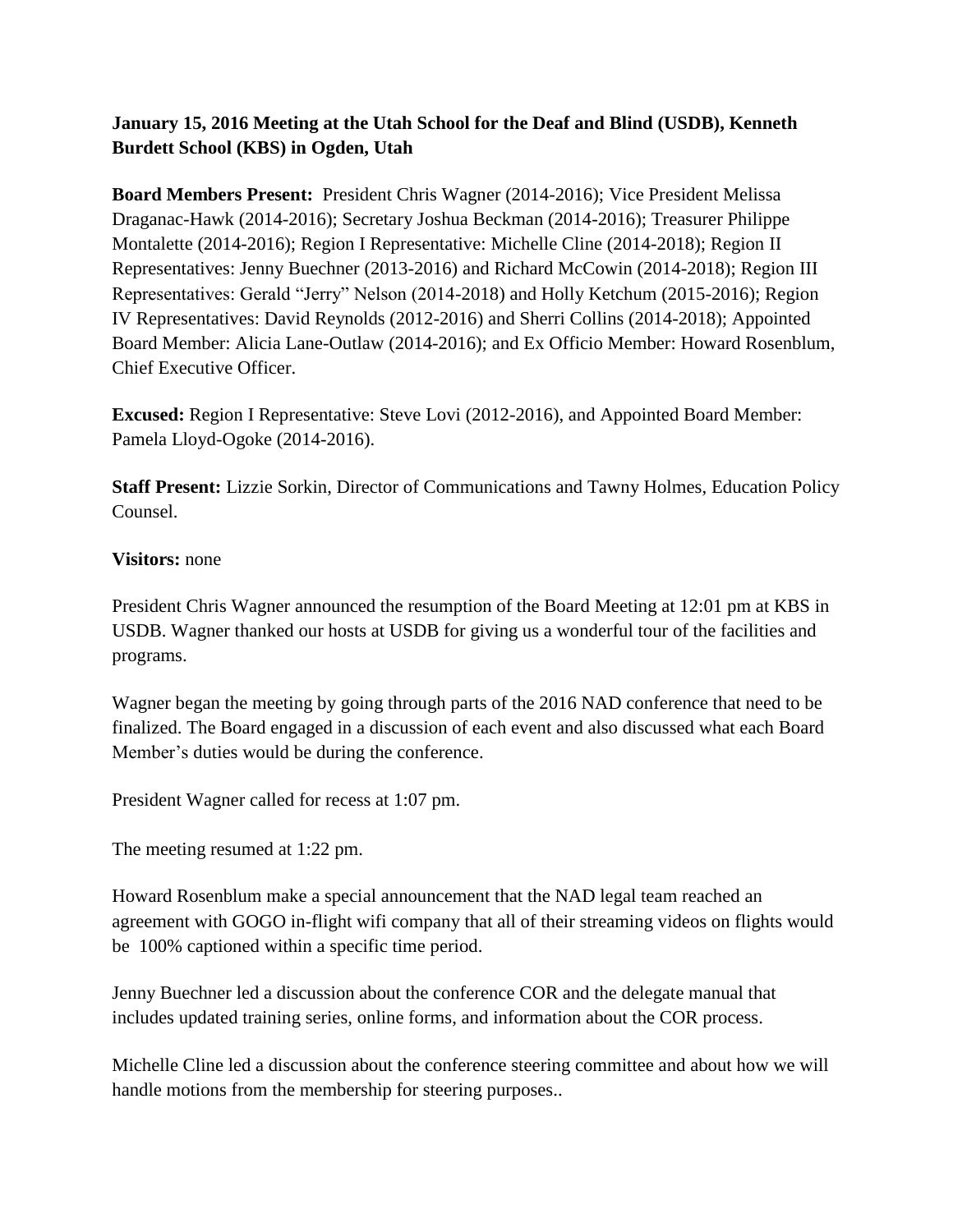Philippe Montalette reported on the current financial budget with the 6-month adjustment, and the new budget for the 2016- 2017 fiscal year, as well as the conference budget.

Richard McCowin moved to approve the 6 months adjusted budget for 2015-2016. Michelle Cline seconded. Motion carried.

David Reynolds moved to approve the proposed budget for the 2016-2017 fiscal year. Alicia Lane-Outlaw seconded. Motion carried.

President Wagner provided a report on the current RID situation.

President Wagner called for break at 4:45pm.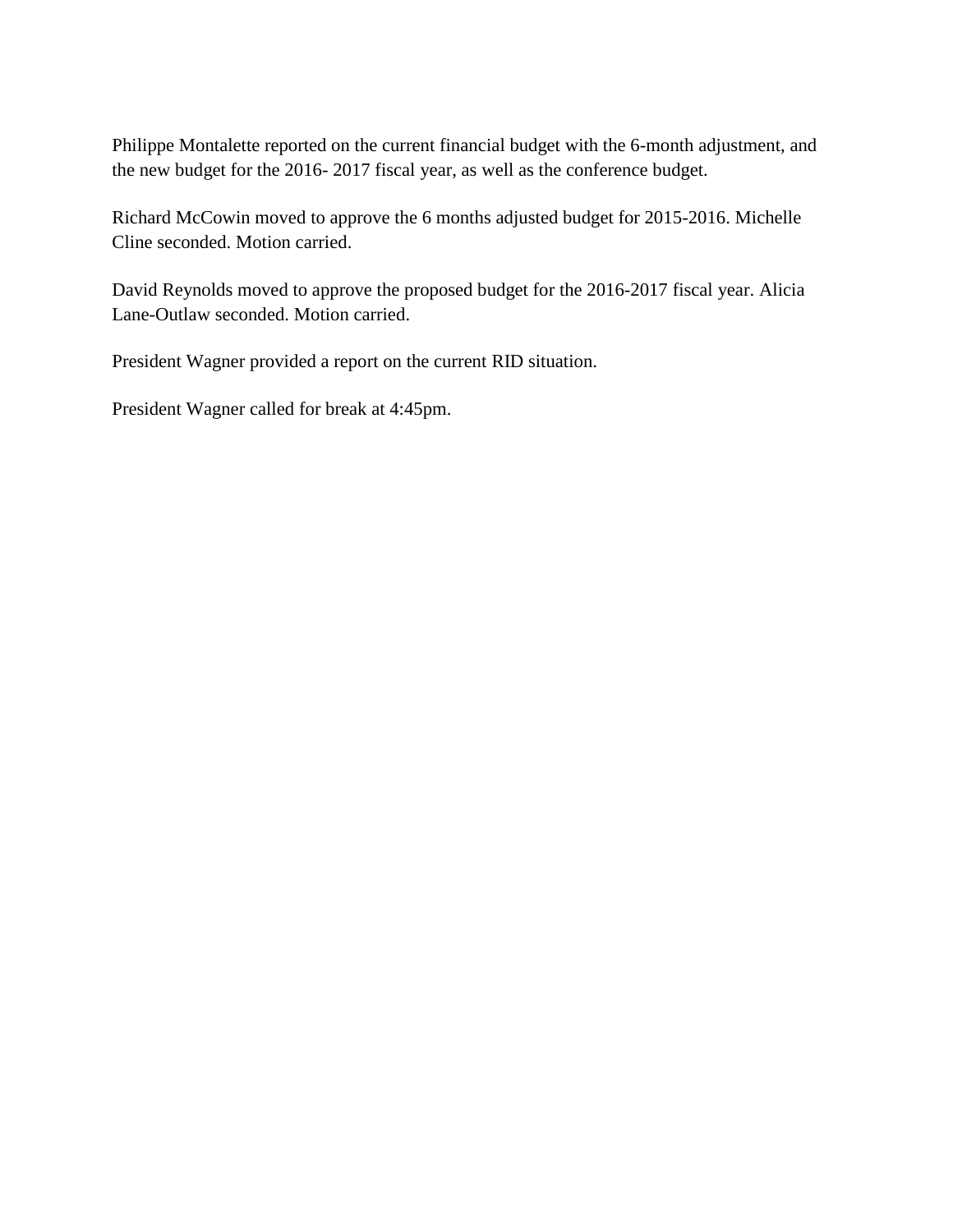## **January 16, 2016 Meeting at the Sanderson Center in Salt Lake City, Utah**

**Board Members Present:** President Chris Wagner (2014-2016); Vice President Melissa Draganac-Hawk (2014-2016); Secretary Joshua Beckman (2014-2016); Treasurer Philippe Montalette (2014-2016); Region I Representative: Michelle Cline (2014-2018); Region II Representatives: Jenny Buechner (2013-2016) and Richard McCowin (2014-2018); Region III Representatives: Gerald "Jerry" Nelson (2014-2018) and Holly Ketchum (2015-2016); Region IV Representatives: David Reynolds (2012-2016) and Sherri Collins (2014-2018); Appointed Board Member: Alicia Lane-Outlaw (2014-2016); and Ex Officio Member: Howard Rosenblum, Chief Executive Officer.

**Excused:** Region I Representative: Steve Lovi (2012-2016), and Appointed Board Member: Pamela Lloyd-Ogoke (2014-2016).

**Staff Present:** Lizzie Sorkin, Director of Communications.

**Visitor:** Dale Boam, Patricia Lowry

President Chris Wagner resumed the Board Meeting on Saturday, January 16, 2016 at 8:54 am at Sanderson Center in Salt Lake City, Utah.

President Wagner read an email from Appointed Board Member Pamela Lloyd-Ogoke asking two questions raised by affiliate members relating to the RATF and Prison. RATF: Howard Rosenblum reported on the ongoing work with RID on the Reputable Agency Task Force, and the goal of this work which is to certify interpreter referral agencies based on conduct that supports the communication needs of the deaf and hard of hearing community and honors the interpreter's code of professional conduct.

Sherri Collins moved to have NAD set up a committee devoted to creating a standard for all interpreter referral agencies. Melissa Draganac-Hawk seconded. Motion carried.

Prison: Howard Rosenblum reported on the ongoing legal fight to ensure that deaf prisoners have communication access including access to VideoPhones, interpreters for classes and medical appointments, and visual alerts for announcements. Rosenblum also discussed the ongoing challenges of taking legal actions against state prisons and also in Federal prisons, and other options to create systemic change.

Police training materials: Rosenblum reported that there were many requests to the NAD for information or resources on training material for police officers on how to deal with deaf and hard of hearing people. Board members engaged in a discussion of known resources on this issue.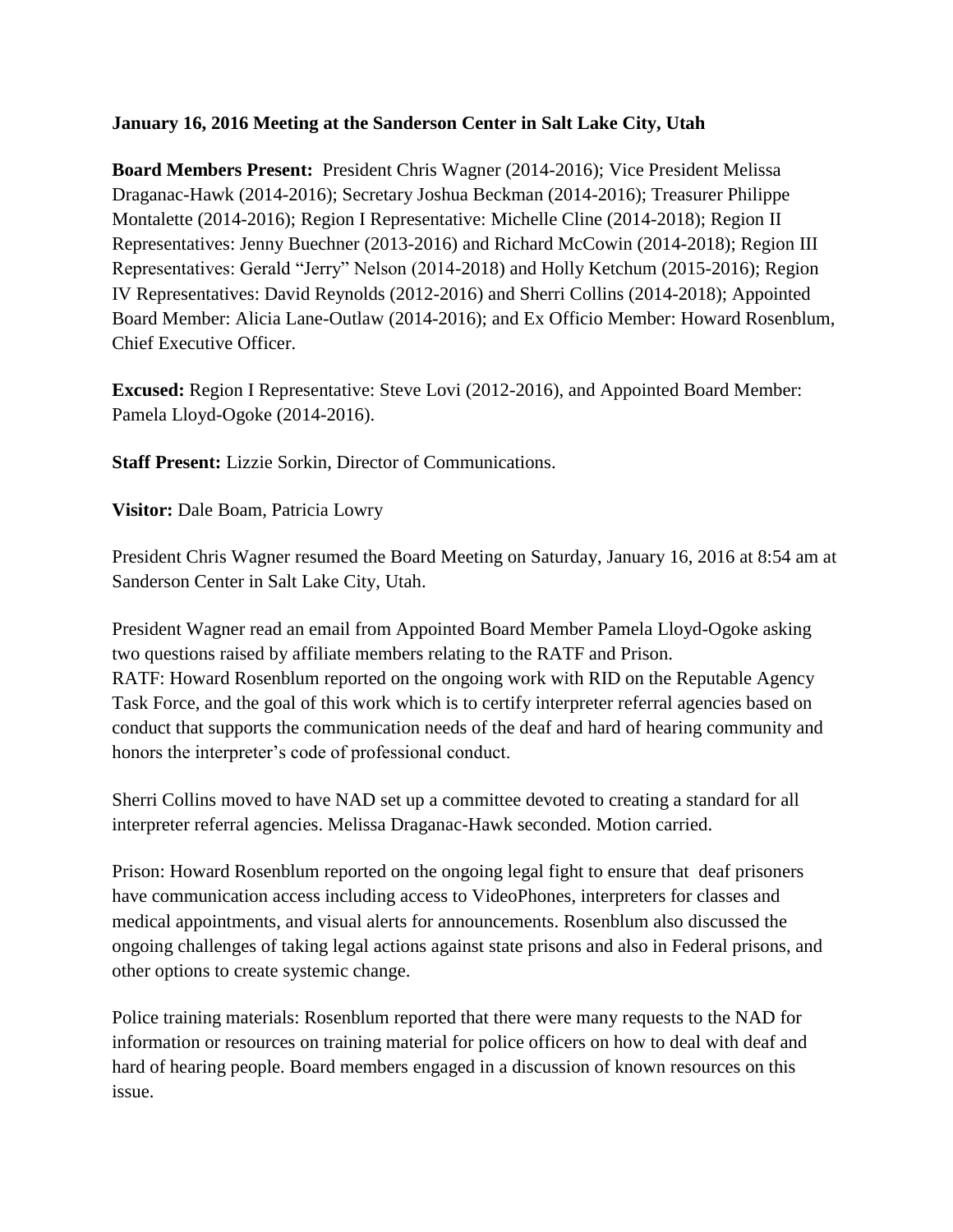Action Item: Sherri Collins and Holly Ketchum will gather training materials from each state's deaf commission or office, and share with NAD HQ.

Jenny Buechner moved to call the NAD Board Meeting into Executive Session with NAD board, NAD staff, NAD ADHOC members, and RID representatives. David Reynolds seconded. Motion carried. Executive session began at 9:14 am

Sherri Collins moved to end the Executive Session. Melissa Draganac-Hawk seconded. Motion carried. Executive Session ended at 11:56 am

President Wagner discussed logistics and other details related to the upcoming Philadelphia board meeting in April.

President Wagner engaged the Board in a discussion about the 2016 NAD Conference, from start to end.

President Wagner called for a lunch break at 12:00 pm.

The meeting resumed at 12:48 pm.

Sherri Collins moved to call for a new Executive Session. Alicia Lane-Outlaw seconded. Motion carried. The Executive Session began at 12:50 pm.

Jerry Nelson moved to end the Executive Session. Philippe Montalette seconded. Motion carried. The Executive Session ended at 3:06 pm.

Jerry Nelson moved that the NAD cease its current partnership with the Registry of Interpreters for the Deaf (RID) as to the NAD-RID National Interpreter Certification (NIC) specifically, and all testing and certifications in general. Michelle Cline seconded. The Motion carried unanimously.

Alicia Lane-Outlaw moved that the NAD send a letter to the RID requesting that it lift the moratorium of the NAD-RID National Interpreter Certification (NIC), or in the alternative adopt the BEI certification system by April 15, 2016. Sherri Collins seconded. Motion carried unanimously.

Jenny Buechner moved that in the event RID does not lift the moratorium or adopt the BEI certification system by April 15, 2016, the NAD shall investigate the possibility of providing national endorsement of the Board for Evaluation of Interpreters (BEI) certification program. David Reynolds seconded. Motion carried unanimously.